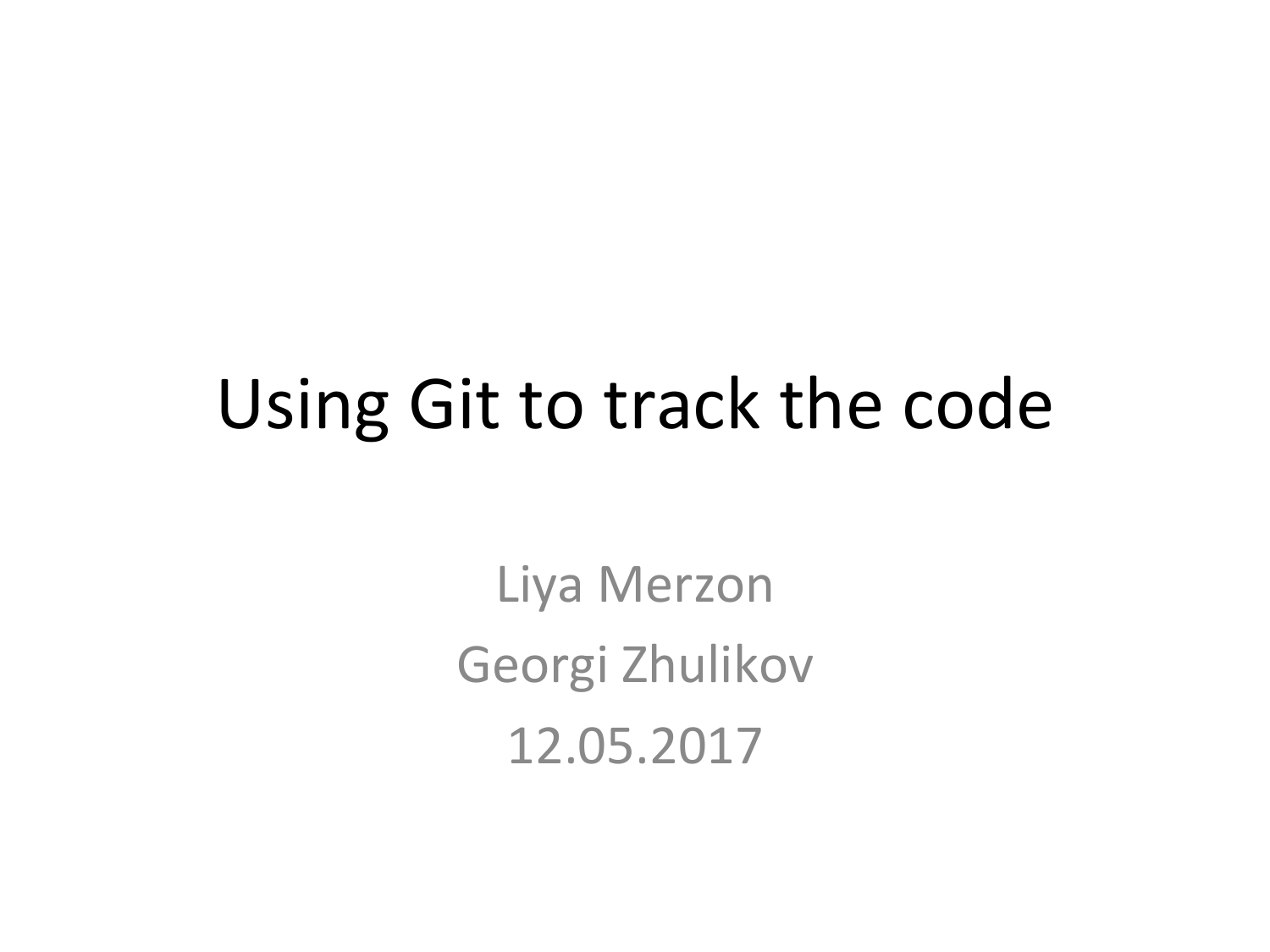# **Why Git?**

#### "FINAL"doc







FINAL\_rev.2.doc









FINAL\_rév.8.comments5.<br>CORRECTIONS.doc







FINAL\_rev.22.comments49. corrections9.MORE.30.doc corrections.10.#@\$%WHYDID ICOMETOGRADSCHOOL????.doc

WWW.PHDCOMICS.COM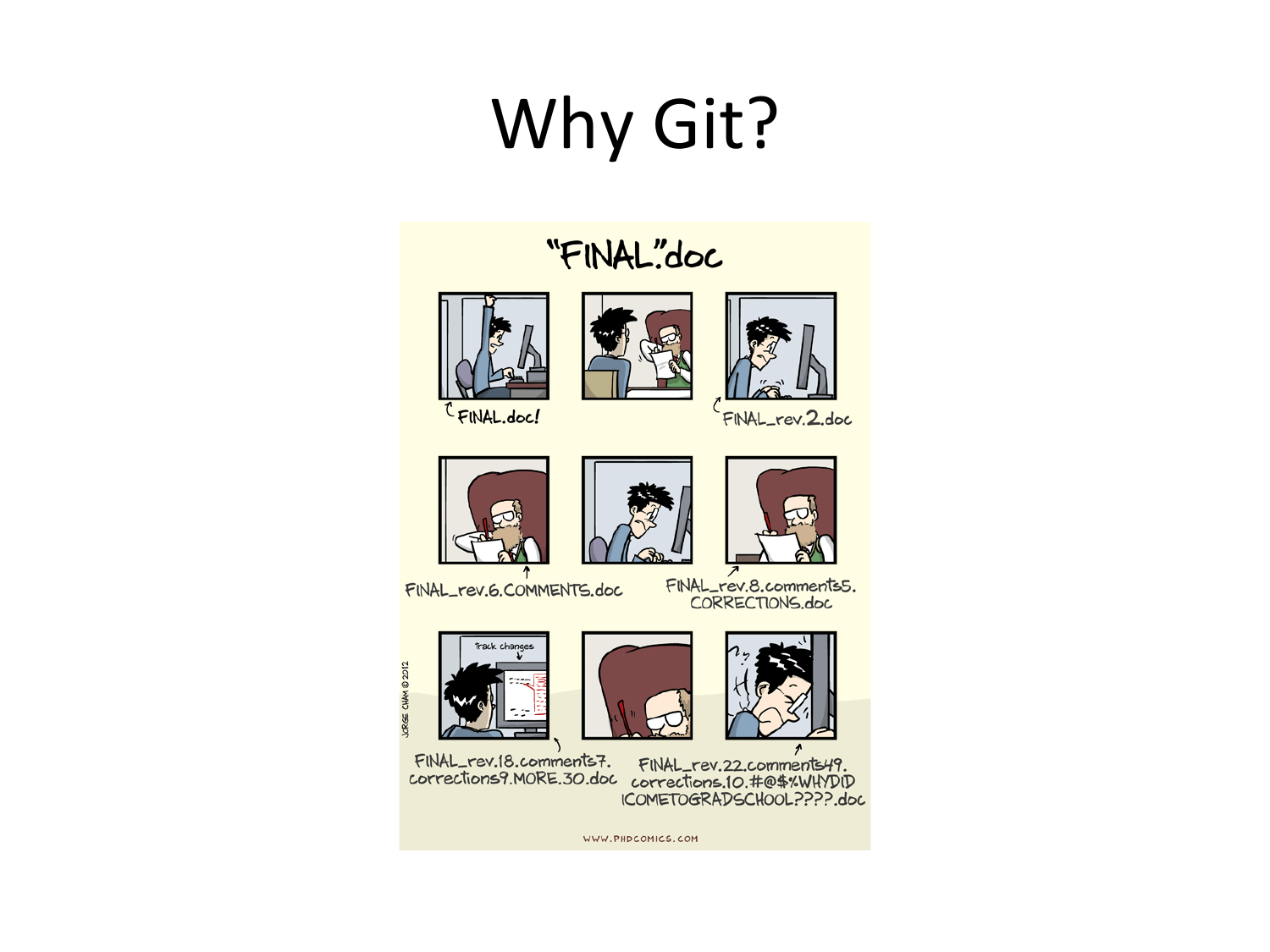## Git vs Github

- Don't confuse git and github
- Git is a version control system (allows to track different versions of the code)
- GitHub is a storage (so-called 'repository'). We use a different repository - Bitbucket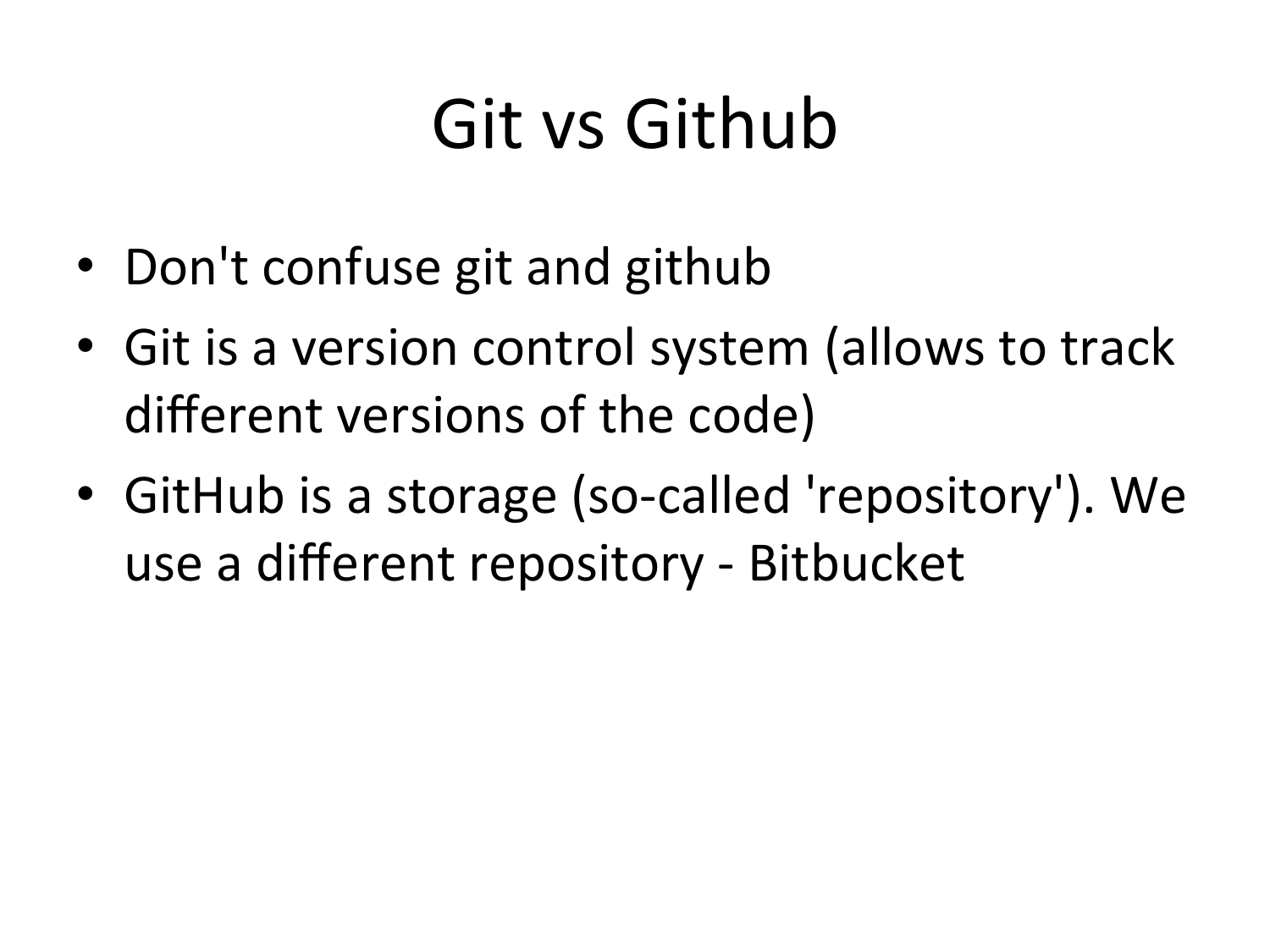## Git dictionary

- repository  $=$  project folder
- commit  $=$  save snapshot

Commit is a "checkpoint". It contains info: who and when did it, and human-readable commit messages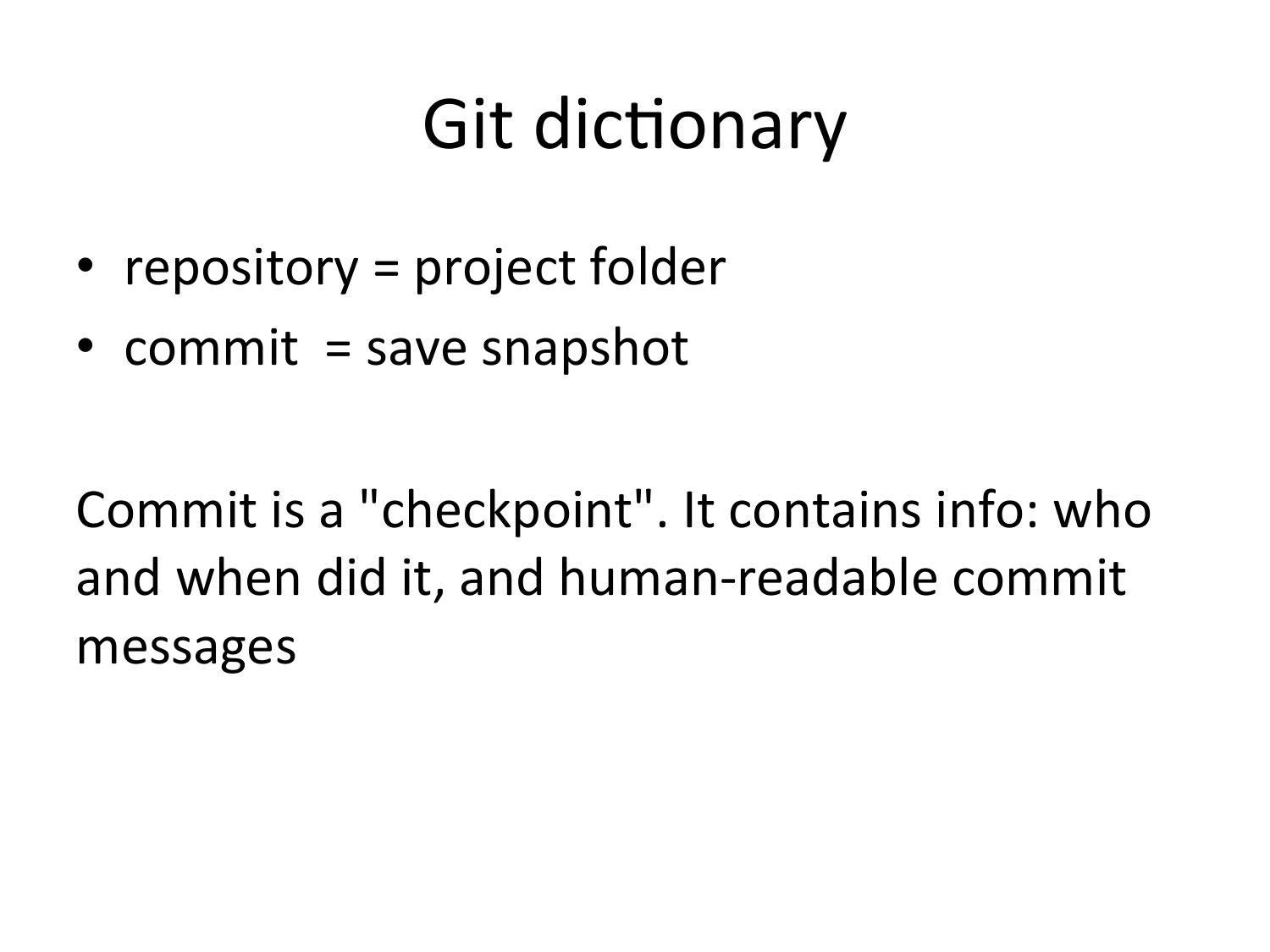- remote = repository that is somewhere else (in our case on Bitbucket)
- pull =  $grab$  commits from remote
- clone  $=$  initial pull from remote
- push = send commits to remote

Remote serves as a backup and provides sync.

Commit often, push when ready to share.

When you push, all commits, that you have made, will be sent to the remote repository. Good style: commit when your code works! Also good style is to use meaningful comments (commit-message).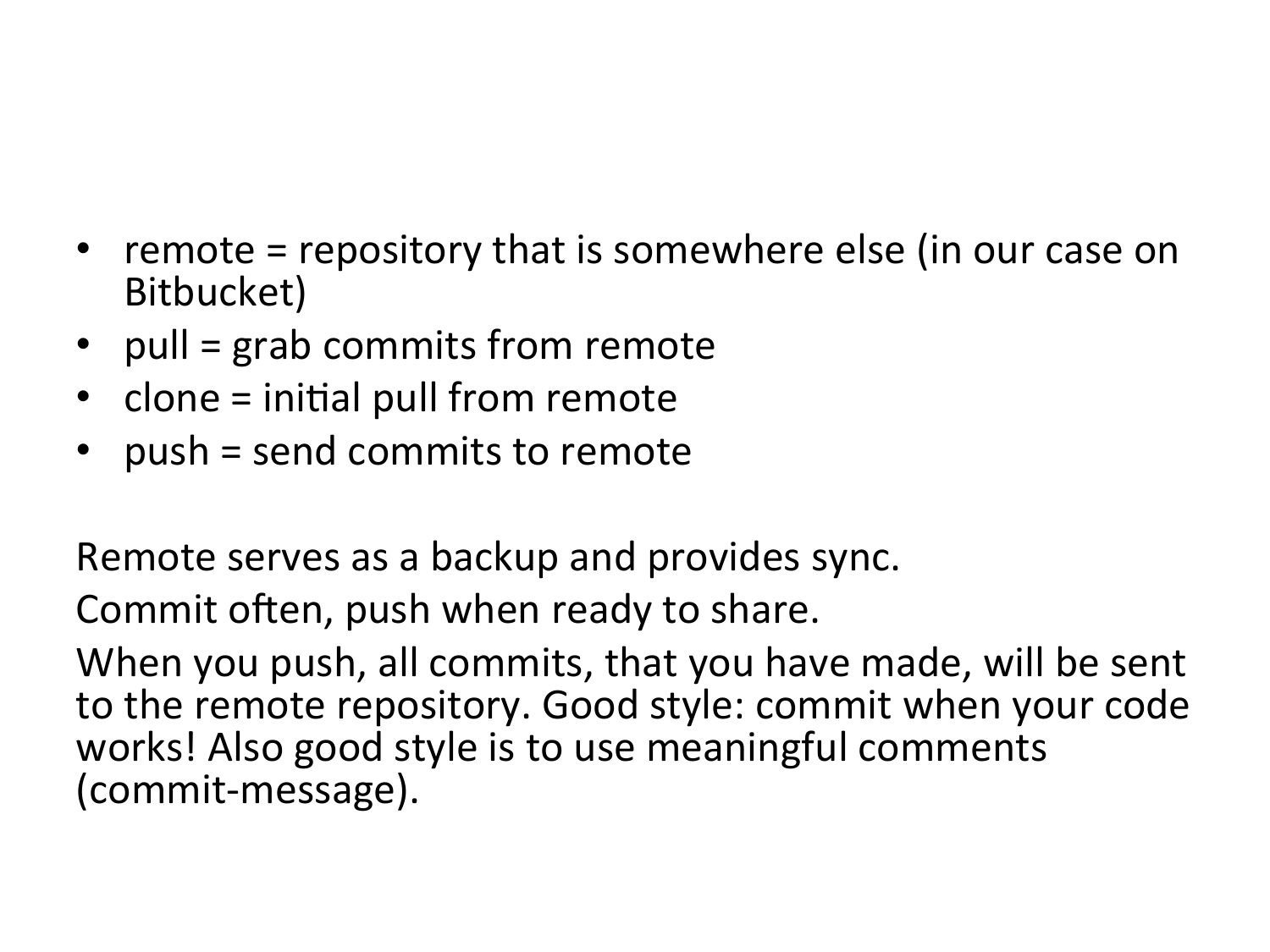#### How to use git?

You have two ways:

- install git (here: https://git-scm.com/book/id/v2/Getting-Started-Installing-Git), it allows you to use git from a terminal/command line
- install a visual client for git. I use Source Tree, it's free (https://www.sourcetreeapp.com/)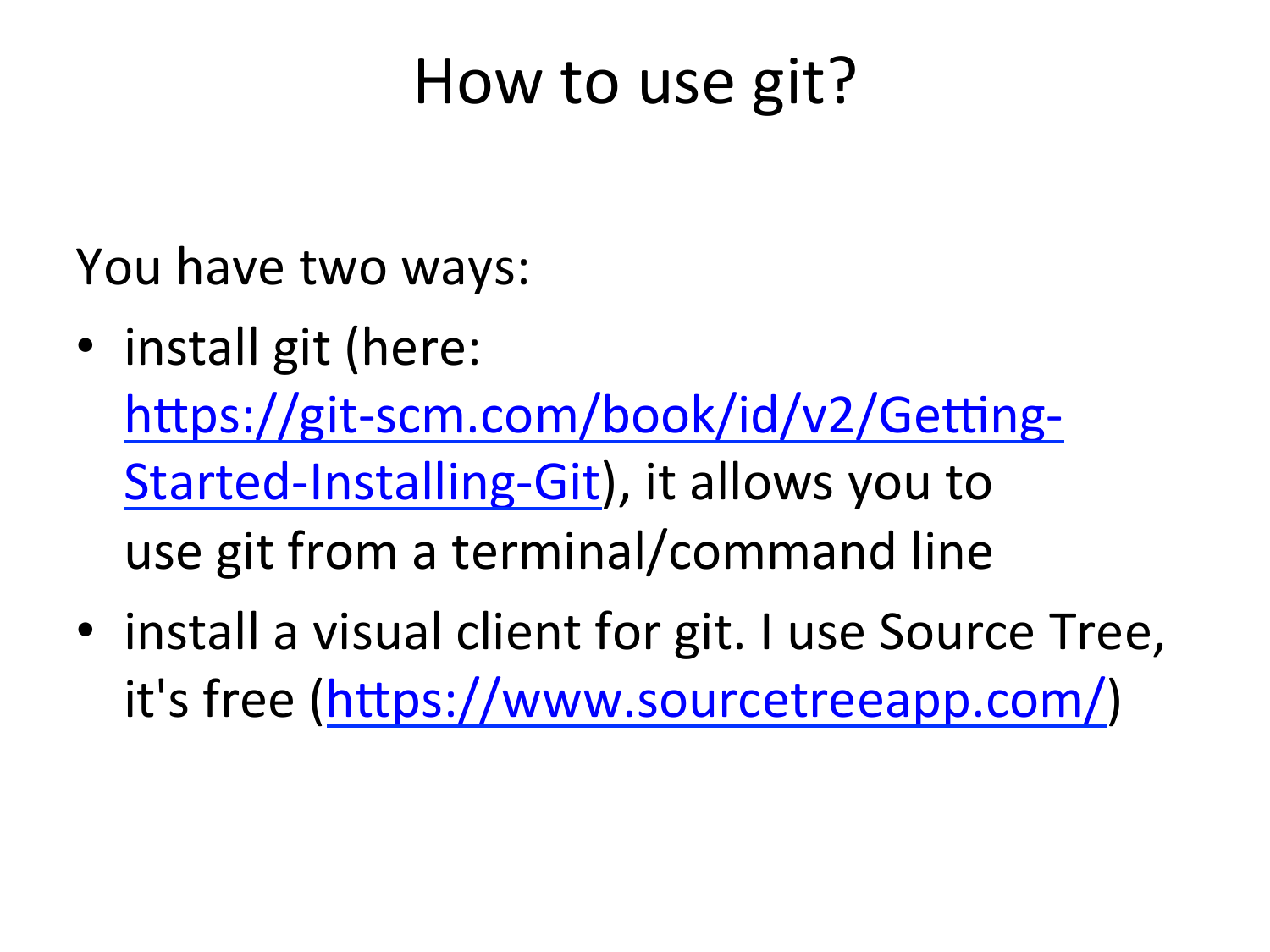### **Getting started**

- install git/a git client
- create your own training remote on bitbucket (add a readme file, because if the repository is empty, not all commands work)
- clone it to your computer
- make changes
- make a commit
- push it
- look at the remote and find out that you get success.
- If Georgii added you to our remote:
- clone our remote repository to your computer
- if you have any improving to current code, commit and push it!:)